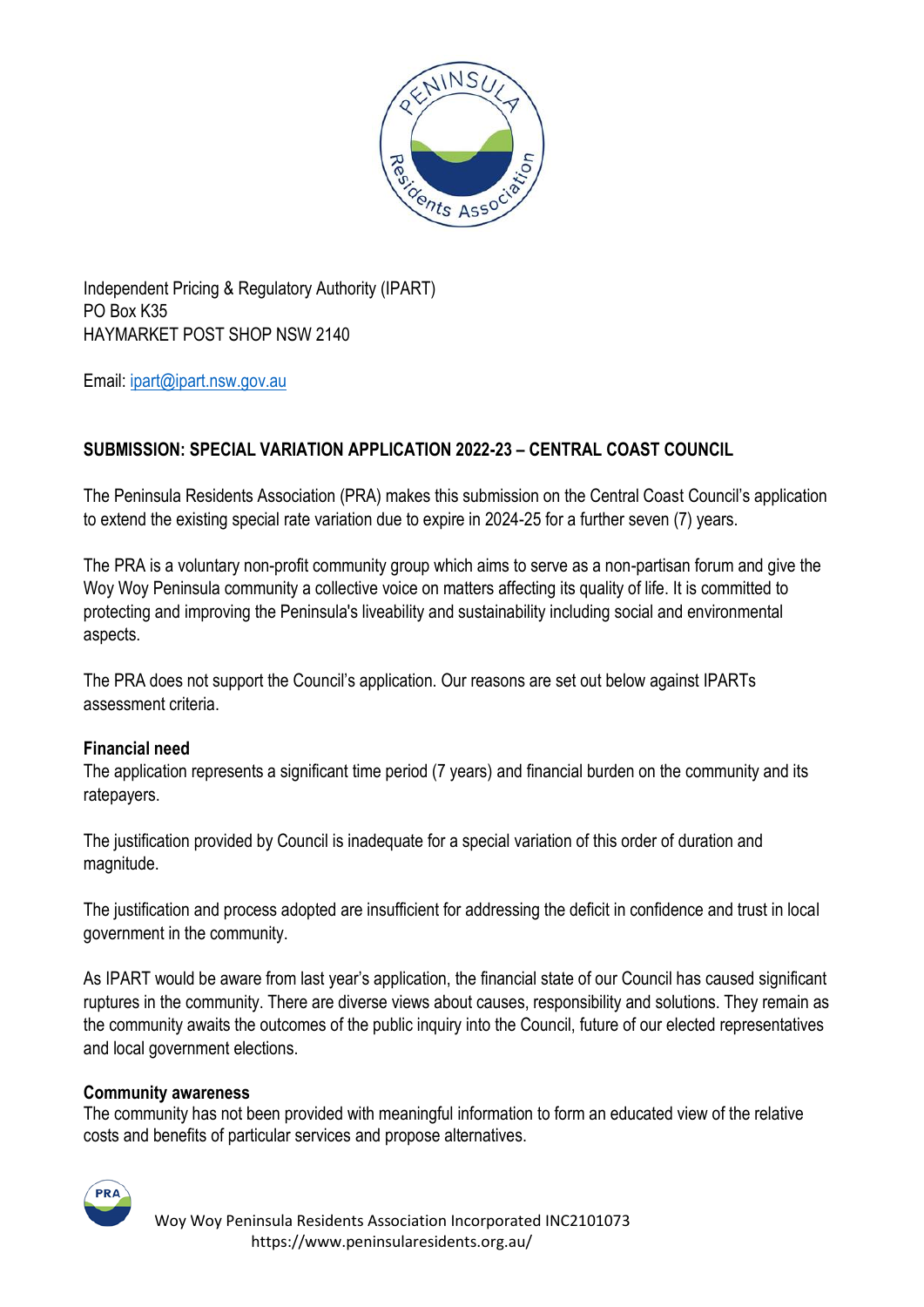Taking the Central Coast Library Service as an example, the types of questions and information of interest to the community about individual services include: What is the annual cost of running our libraries? What is its share of annual expenditure in total and per person? How has this changed over time? How is the service funded? How is the service used and by whom? How efficiently and effectively are they run? What measures are used to judge their efficiency and effectiveness? What are they telling us? What are they telling us?

Information like this about the particular services the Council delivers is absent from the process of community consultation and discussion.

Moreover, it is unreasonable to expect a local community like the Peninsula (at 40,000 people already the size of your average LGA) to be able to comment on a budget for a region of 350,000 people.

Transparency at a local level to which residents can relate is required for putting them in a position to provide informed comment.

Lack of resident comment does not reflect agreement with the Council's financial strategy, rather the impenetrability of its documentation.

The process has been rushed. A more sophisticated discussion is needed with the community about the role of local government and its sustainability.

### **Reasonable impact on ratepayers**

The proposed extension represents a significant impost on ratepayers. Currently, the community is facing a time of low wage growth, rising cost of living pressures and an uncertain economic, political, climate change and public health environment domestically and globally. As already stated, the justification provided and the process of community consultation and discussion adopted by Council are inadequate for a special variation of this order of duration and magnitude.

## **Integrated Planning and Reporting (IP&R) documentation**

The various plans that comprise the IP&R framework under which NSW councils operate are difficult for the community to comprehend.

In a stringent cost containment environment when, for example the community is told that there is no money in the budget for street trees, it is difficult to accept the resources that appear to be spent on the plan and strategy development and reporting process, document appearance, public relations and spin, promotional materials and activities. The Council has not controlled its discretionary spending.

It sends a poor message to the community facing higher rates for a longer period about overall priorities, best use of scarce resources and working as one.

#### **Productivity improvement and cost containment**

The productivity and cost containment strategy set out by Council is broad in scope, coverage and detail. It is not presented in sufficient detail and a meaningful form to aid community understanding.

For example, call centre consolidation appears to be a sensible measure. But what does it actually mean for service delivery, costs, relative resource use and benefits accruing to users and the community. Staffing and productivity improvements is a broad brush term as are the measures cited. They need to be related to particular services with details about expected impacts on service delivery, costs, relative resource use and benefits accruing to users and the community.